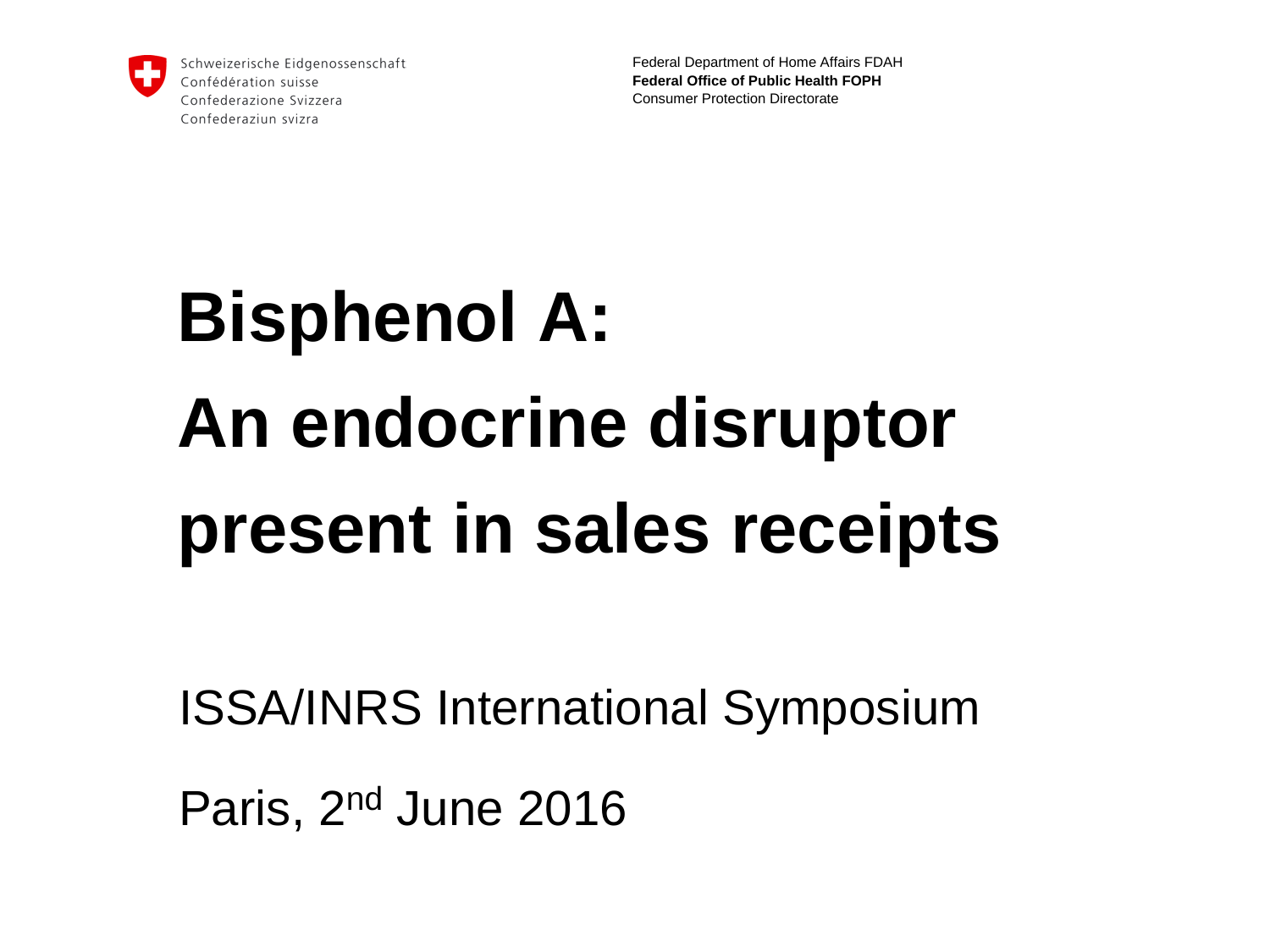

Federal Department of Home Affairs FDAH **Federal Office of Public Health FOPH** Consumer Protection Directorate

#### **Bisphenol A exposure**





















**Bisphenol A: An endocrine disruptor present in sales receipts** Anne-Laure Demierre – ISSA/INRS International Symposium – 2nd June 2016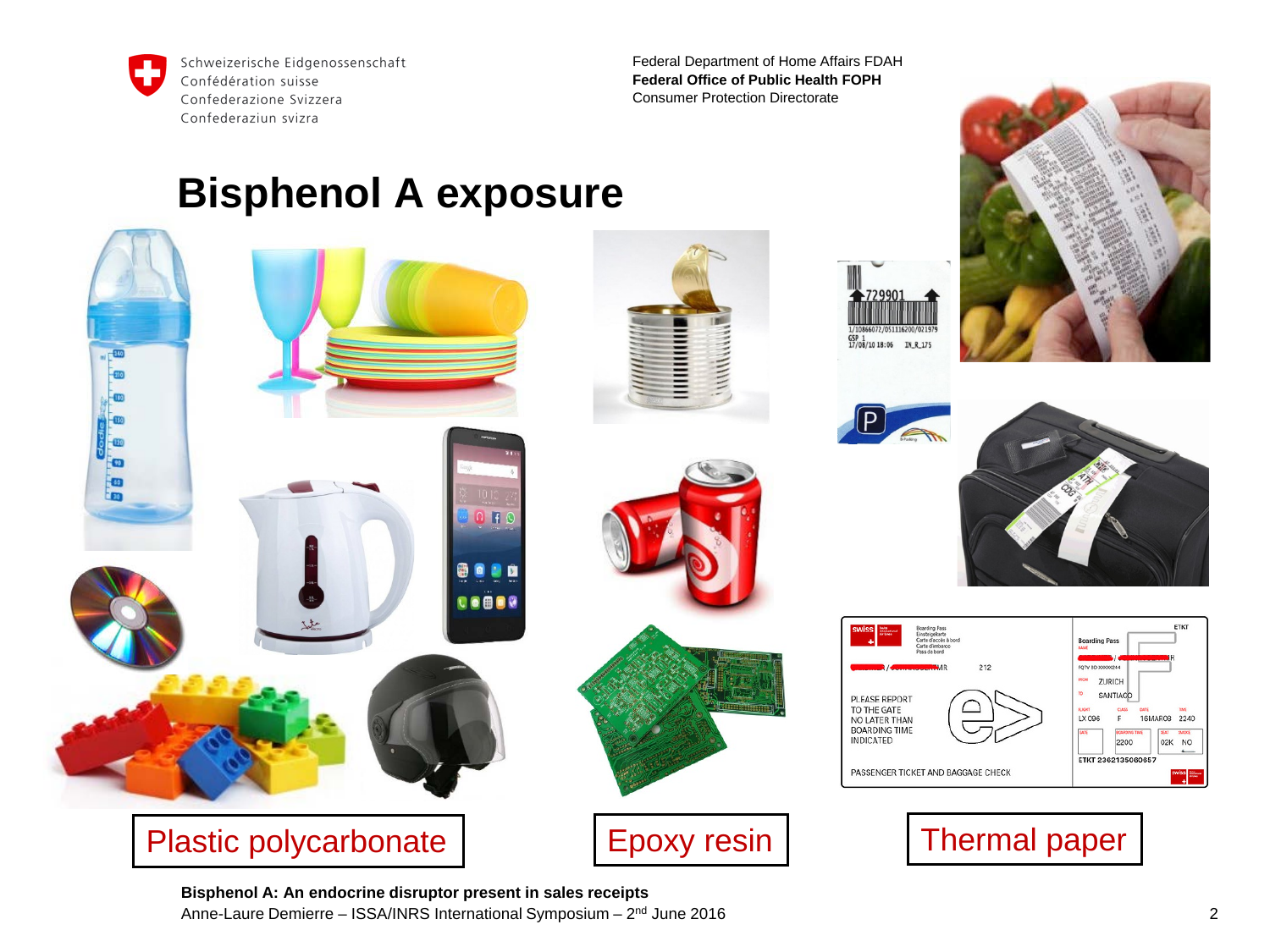

Federal Department of Home Affairs FDAH **Federal Office of Public Health FOPH** Consumer Protection Directorate

#### **Thermal paper**





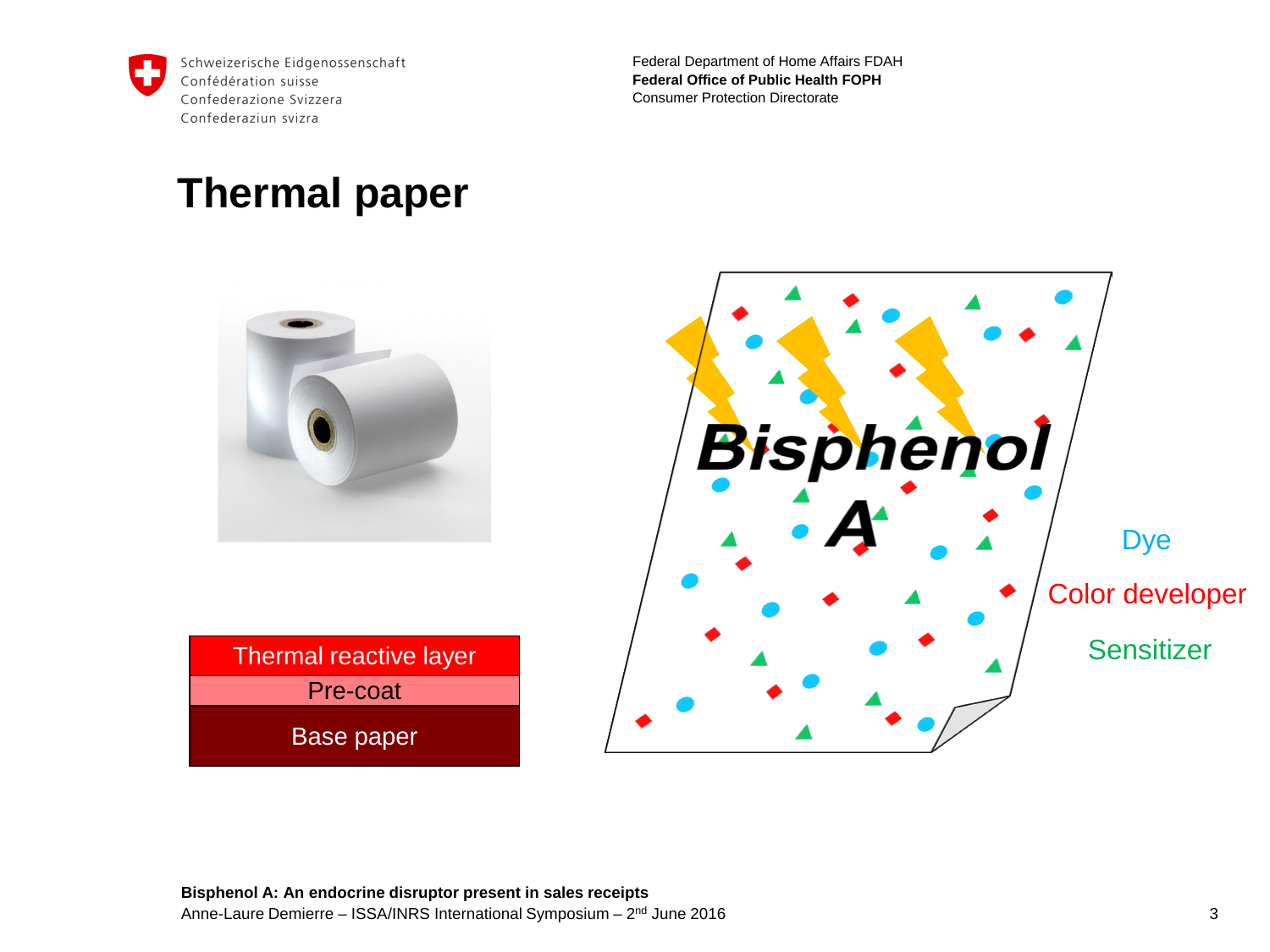

Federal Department of Home Affairs FDAH **Federal Office of Public Health FOPH** Consumer Protection Directorate

# **How much BPA is absorbed by the skin?**

Analysis performed according to OECD TG428 (*in vitro*) with frozen skin (200 µM thickness)



*Demierre et al (2012) Toxicol Letters*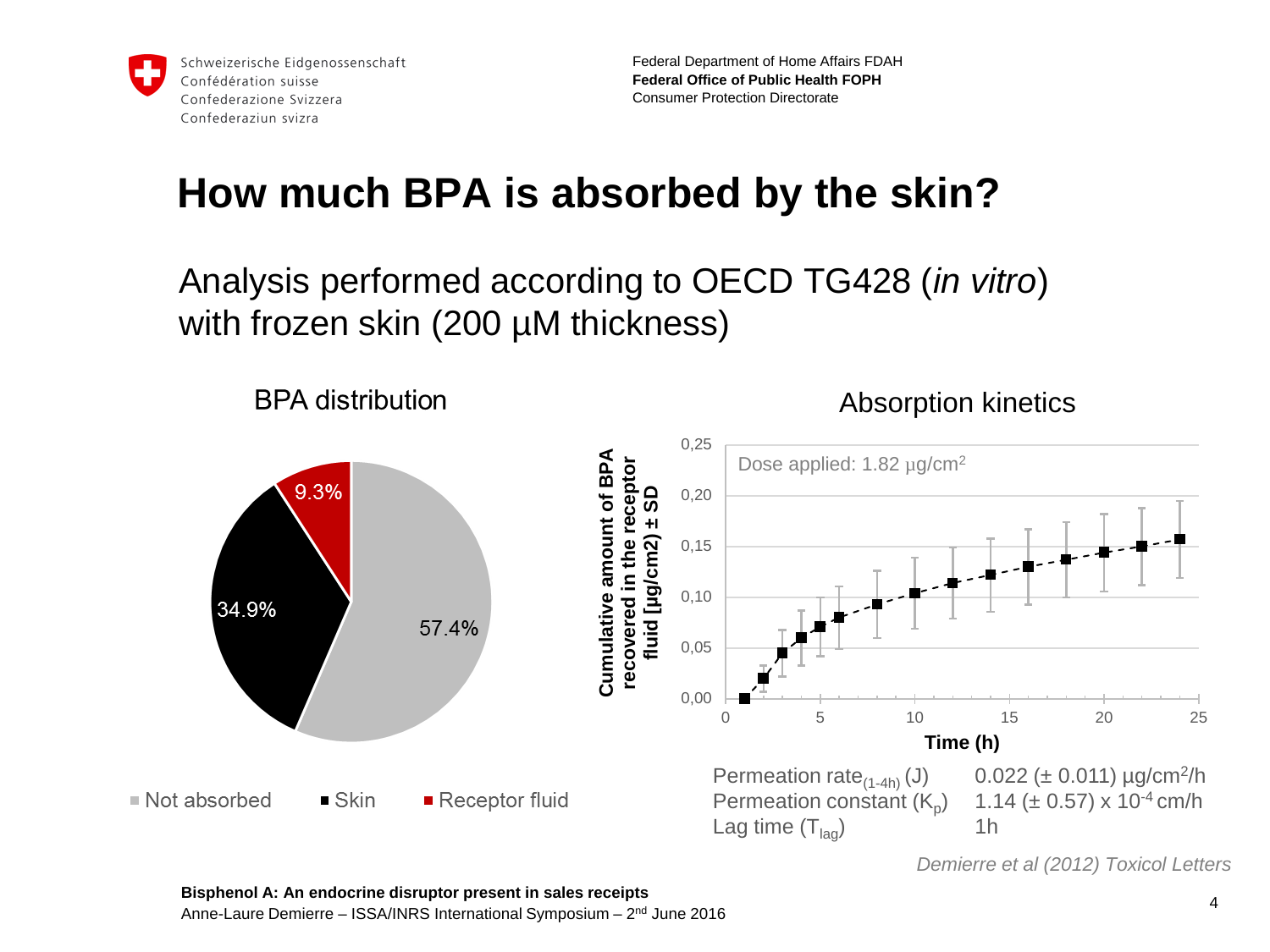



# **BPA absorption into viable skin** *(Preliminary results)*

Similar analysis performed with viable skin (800 µM thickness) from plastic surgery



Absorption kinetics

Permeation rate  $(J)$  0.23 ( $\pm$ 0.12)  $\mu$ g/cm<sup>2</sup>/h Permeation constant  $(K_p)$  9.2 ( $\pm$  4.95) x 10<sup>-4</sup> cm/h<br>Lag time  $(T_{\text{loc}})$  8.5 ( $\pm$  0.2) h Lag time  $(T<sub>las</sub>)$ 

 $\triangleright$  Results in similar range  $\triangleright$  Variation due to different skin (frozen vs viable), skin thickness, dose and volume applied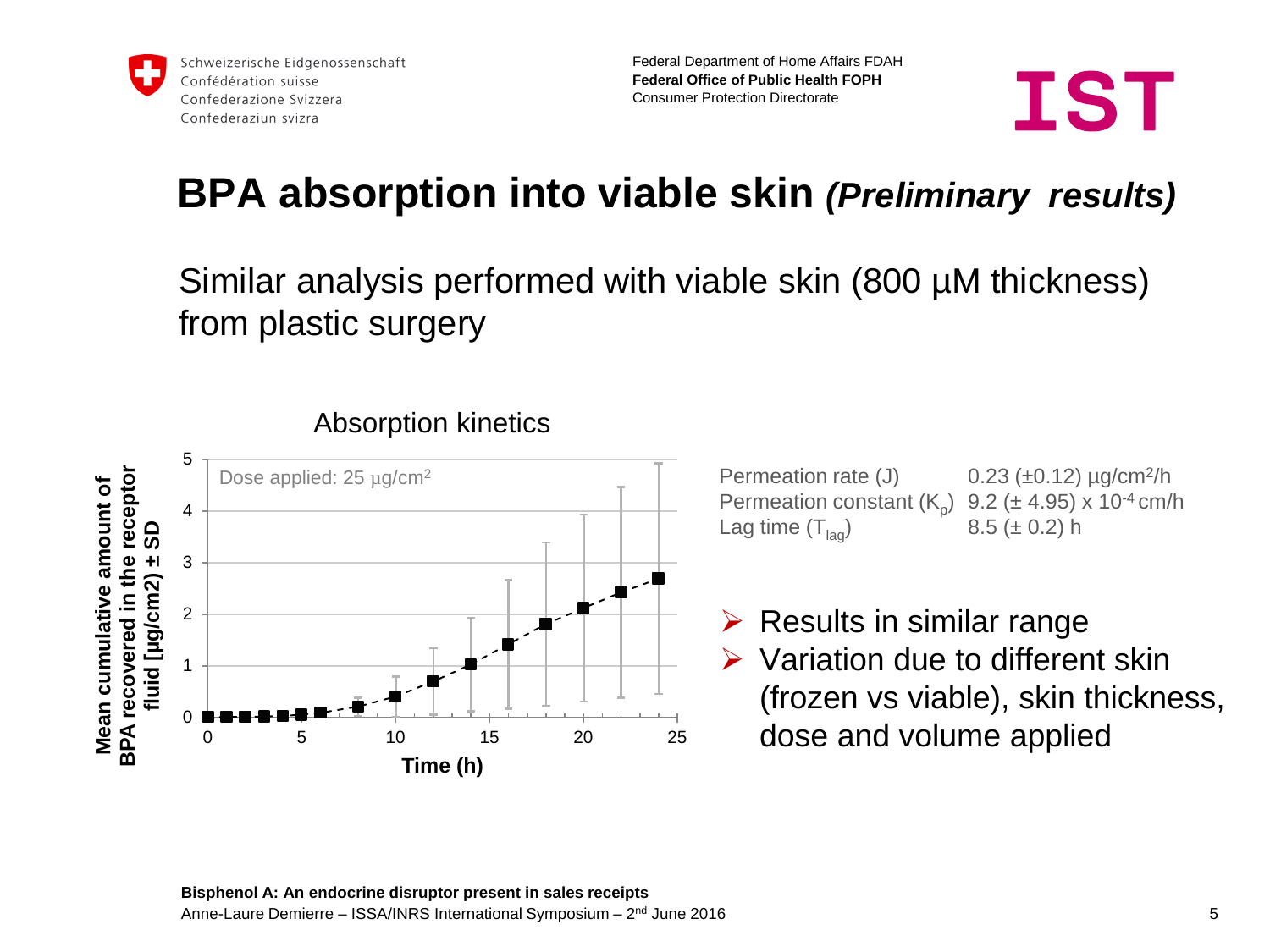

# **First conclusions**

- Thermal papers are a BPA source of exposure
- Sales workers are particularly exposed
- Dermal absorption rate is around 10%
- $\triangleright$  Ban on BPA in thermal paper in Japan (2001), Taiwan (2011), Connecticut USA (2015)…
- $\triangleright$  Process currently ongoing in EU
- **Another color developer is still needed**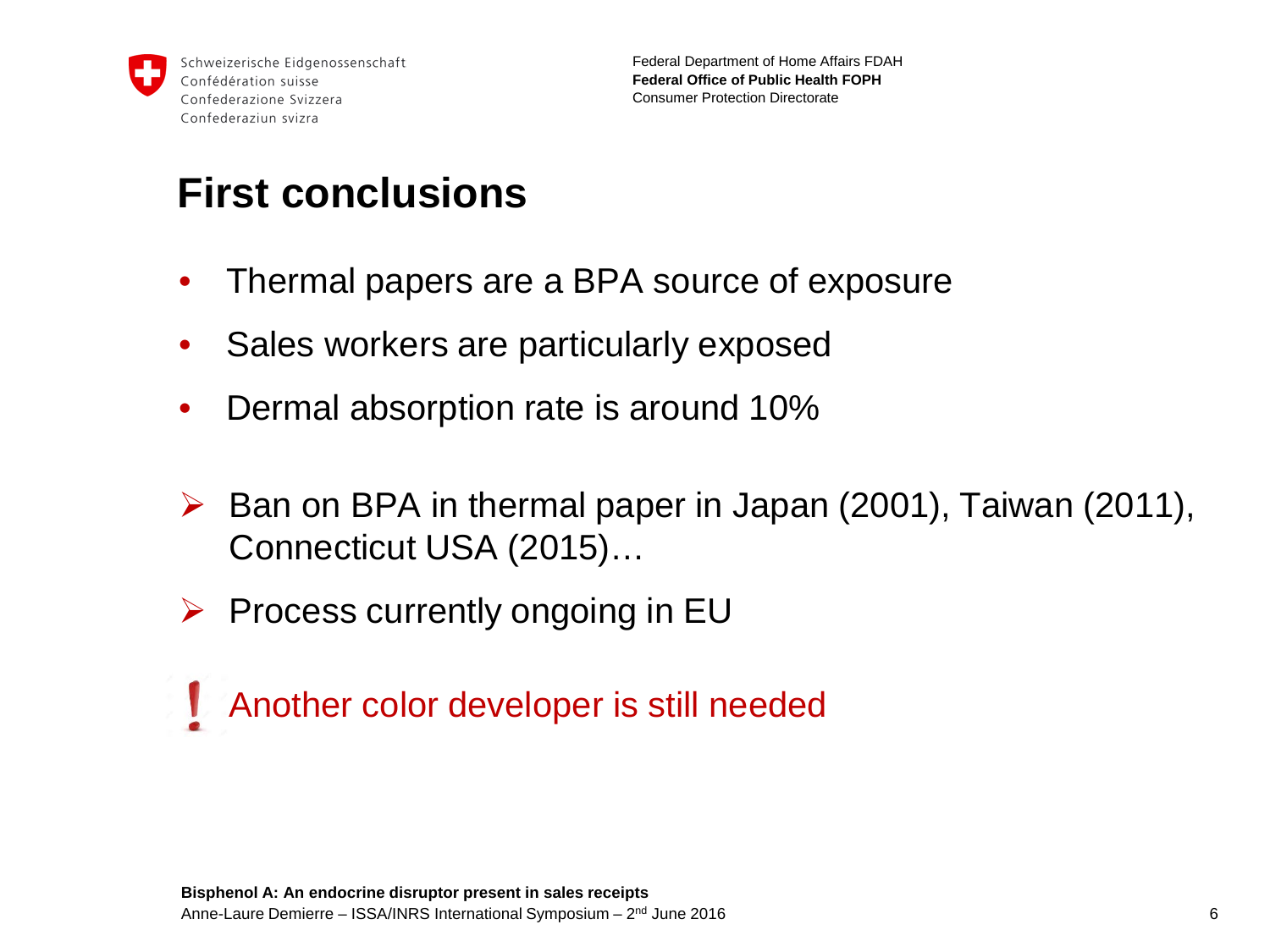

Federal Department of Home Affairs FDAH **Federal Office of Public Health FOPH** Consumer Protection Directorate

## **Market analysis in Switzerland**

Analysis of 124 thermal papers (cashier receipts, ATM receipts, parking tickets, bus tickets…) between Sep 2013 and Jan 2014

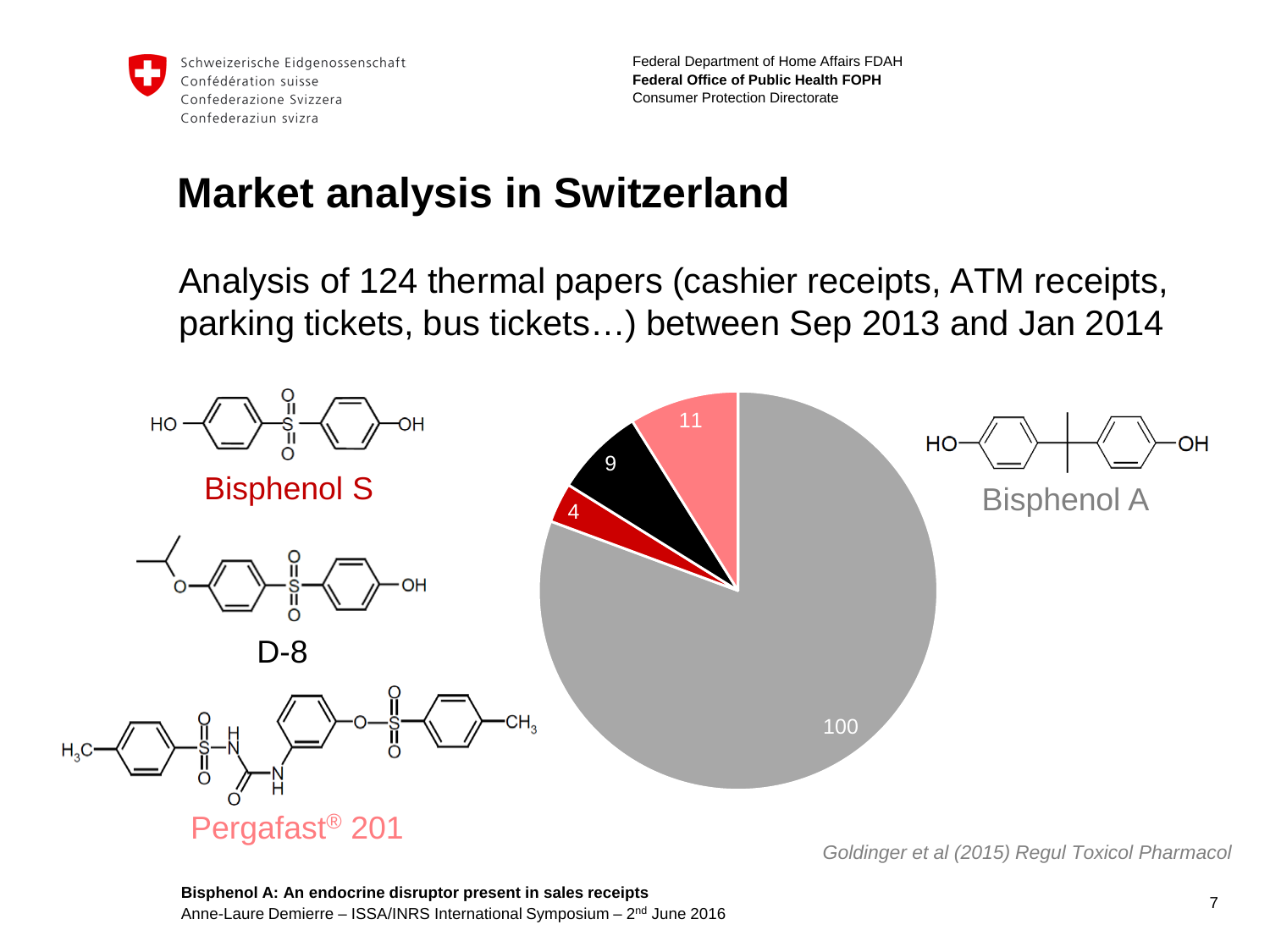

# **What are these alternatives?**

### **Bisphenol S**

- Endocrine disruptor (weak estrogenic)
- More persistent than BPA in the environment

### **D-8 (also known as Wincon-8 or BPSIP)**

- Few data available
- Limited information on endocrine disruption
- Highly toxic for the environment

### **Pergafast® 201**

- Few data available
- Limited information on endocrine disruption
- Very persistent and highly toxic for the environment

*US EPA DfE Report: Bisphenol A alternatives in thermal paper (2014)*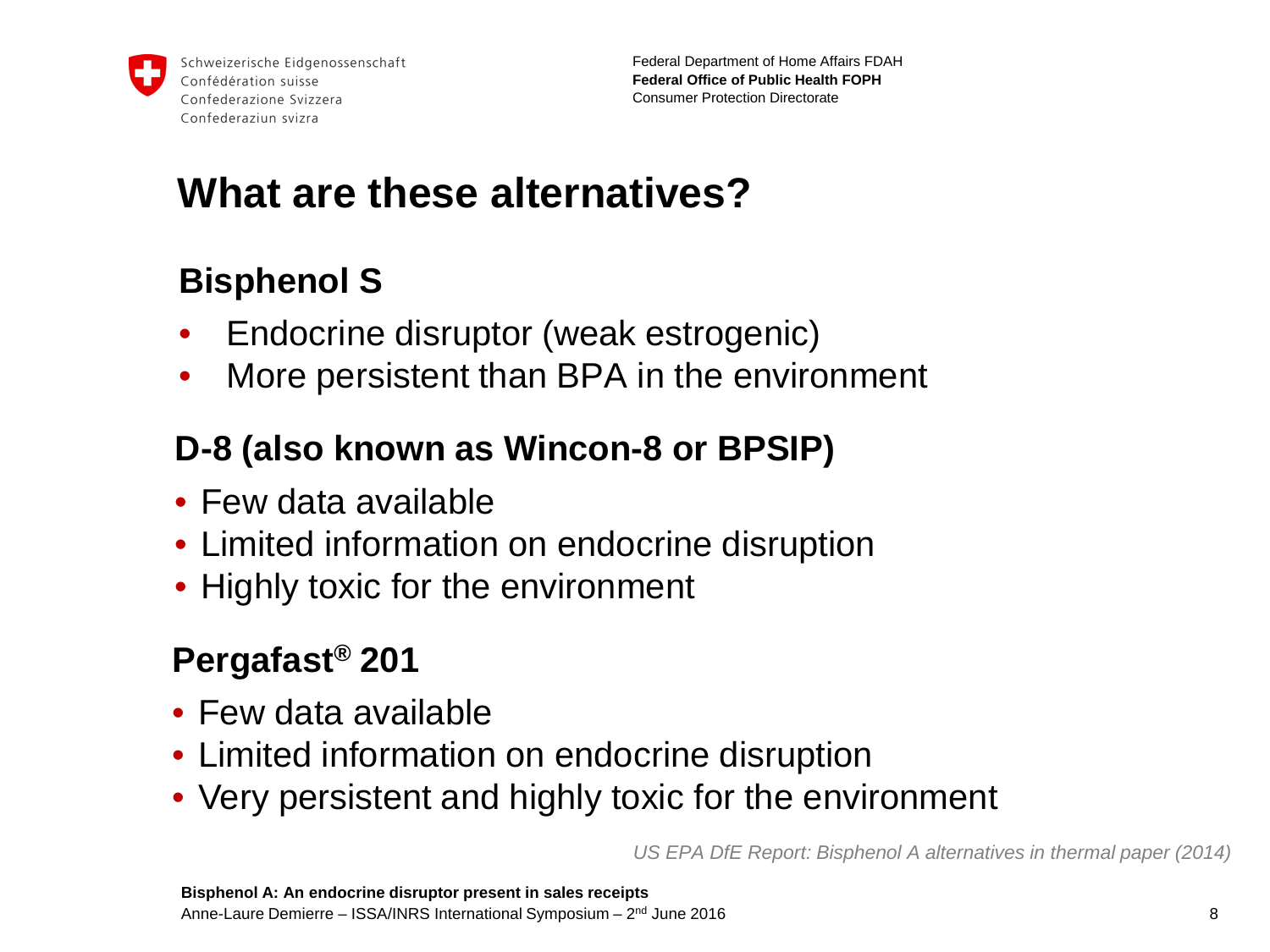

# **ED activity of BPA and its alternatives**

Steroidogenesis Assay (OECD TG456): *In vitro* evaluation of impact on production of estradiol (female hormone) and testosterone (male hormone)

> *Goldinger et al (2015) Regul Toxicol Pharmacol*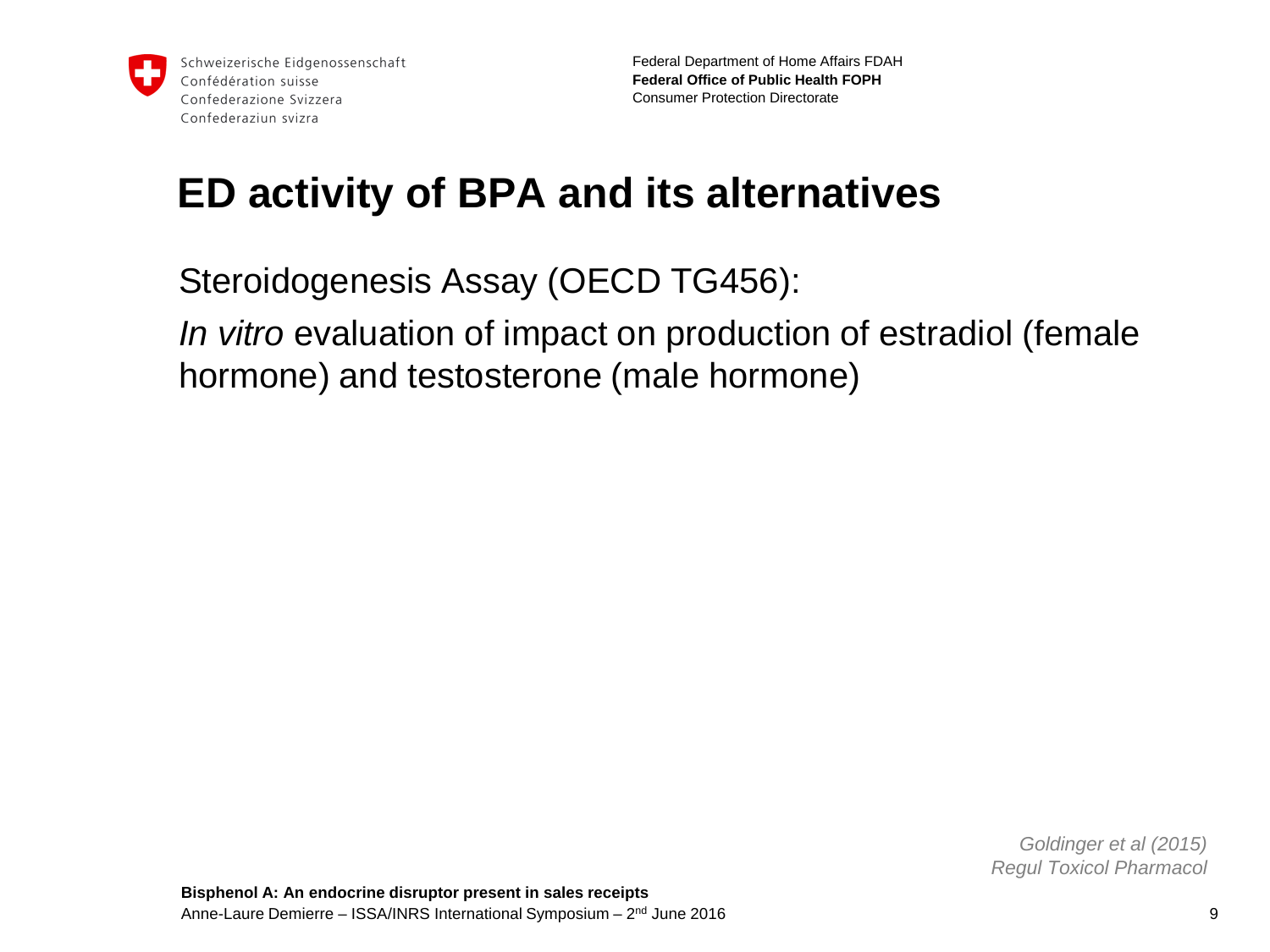

Federal Department of Home Affairs FDAH **Federal Office of Public Health FOPH** Consumer Protection Directorate

## **ED activity of BPA and its alternatives**

Estradiol **Testosterone** 



 $\triangleright$  Inducer of estradiol production

- $\triangleright$  Inhibitor of testosterone production
- $\triangleright$  No effect on estradiol production
- $\triangleright$  Inhibitor of testosterone production

*Goldinger et al (2015) Regul Toxicol Pharmacol*

**Bisphenol A: An endocrine disruptor present in sales receipts** Anne-Laure Demierre – ISSA/INRS International Symposium – 2nd June 2016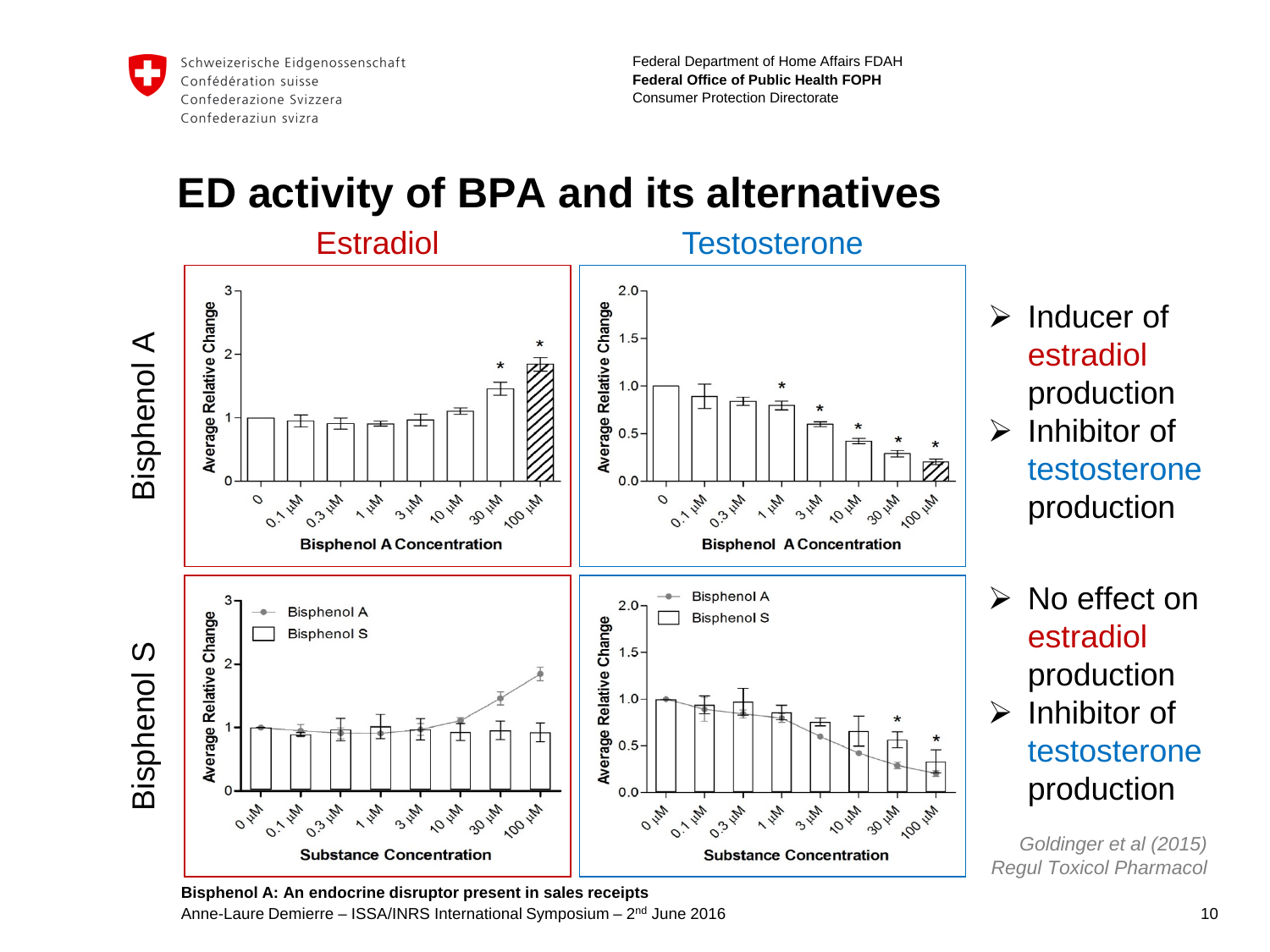

Federal Department of Home Affairs FDAH **Federal Office of Public Health FOPH** Consumer Protection Directorate

## **ED activity of BPA and its alternatives**





 $\triangleright$  No effect on estradiol nor testosterone production

*Goldinger et al (2015) Regul Toxicol Pharmacol*

**Bisphenol A: An endocrine disruptor present in sales receipts** Anne-Laure Demierre – ISSA/INRS International Symposium – 2nd June 2016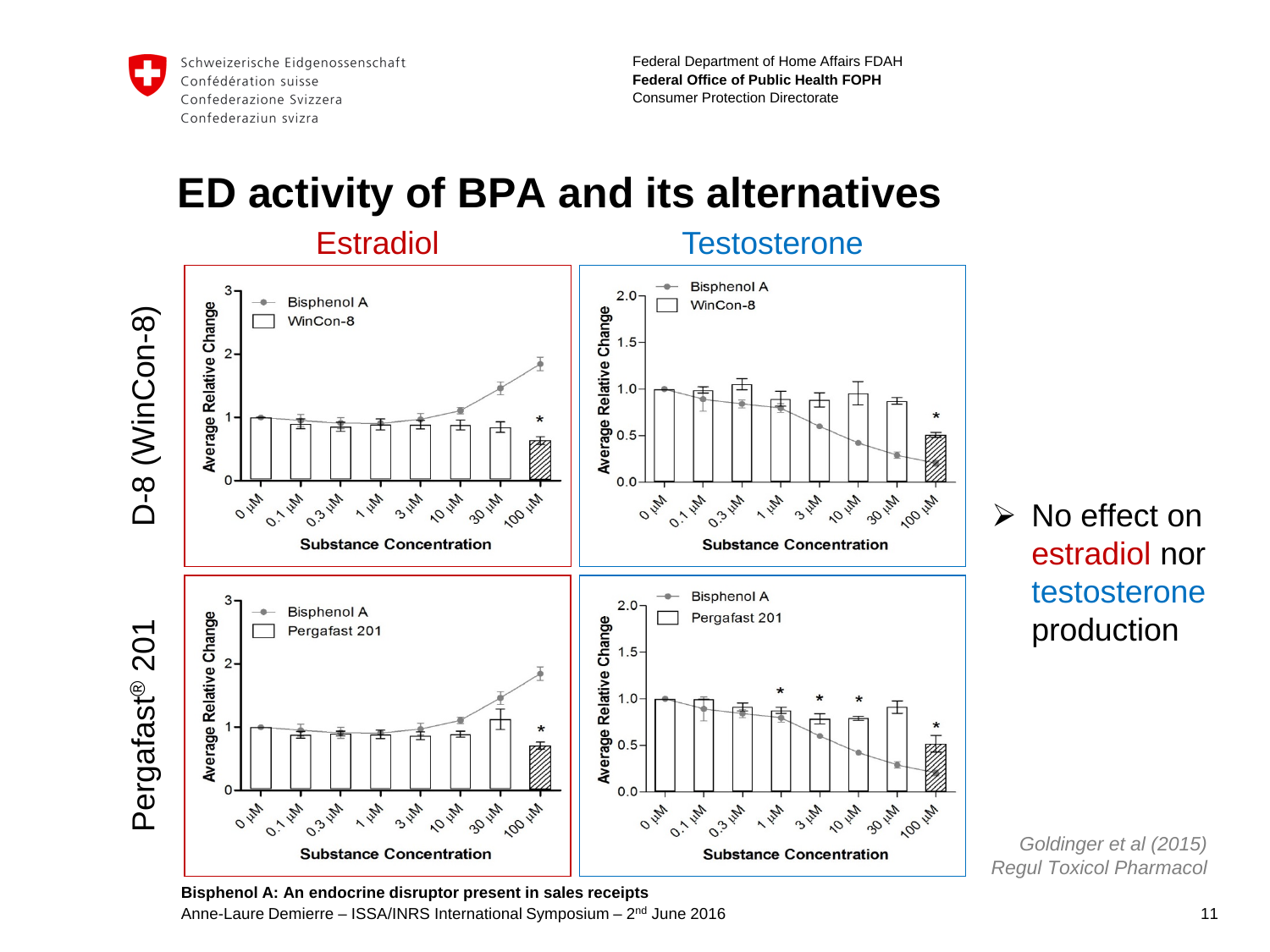

# **Conclusions**

- Replacement of BPA already ongoing
- Confirmation of endocrine activity of BPA and BPS
- No significant effect on estradiol or testosterone production has been shown for Pergafast® 201 and D-8
- $\triangleright$  Non-Bisphenol alternatives look safer than BPA
- $\triangleright$  But further studies required to affirm that they are really safe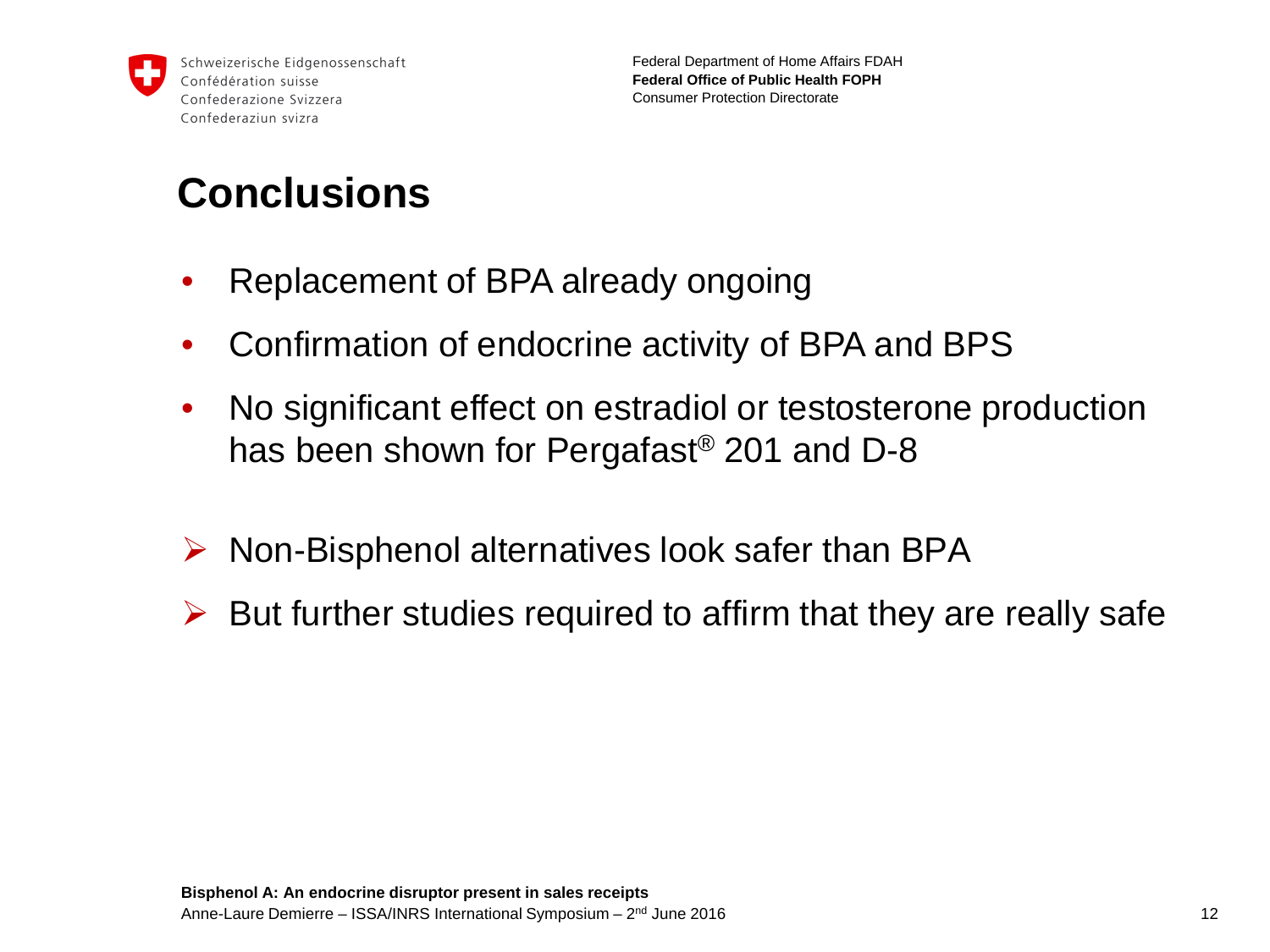

Federal Department of Home Affairs FDAH **Federal Office of Public Health FOPH** Consumer Protection Directorate

# Endlich! Bald sind alle Kassenzettel U

**Blick, 24.9.2013**

# Finally! Soon will be all receipts nontoxic

**Blick, 24.9.2013**